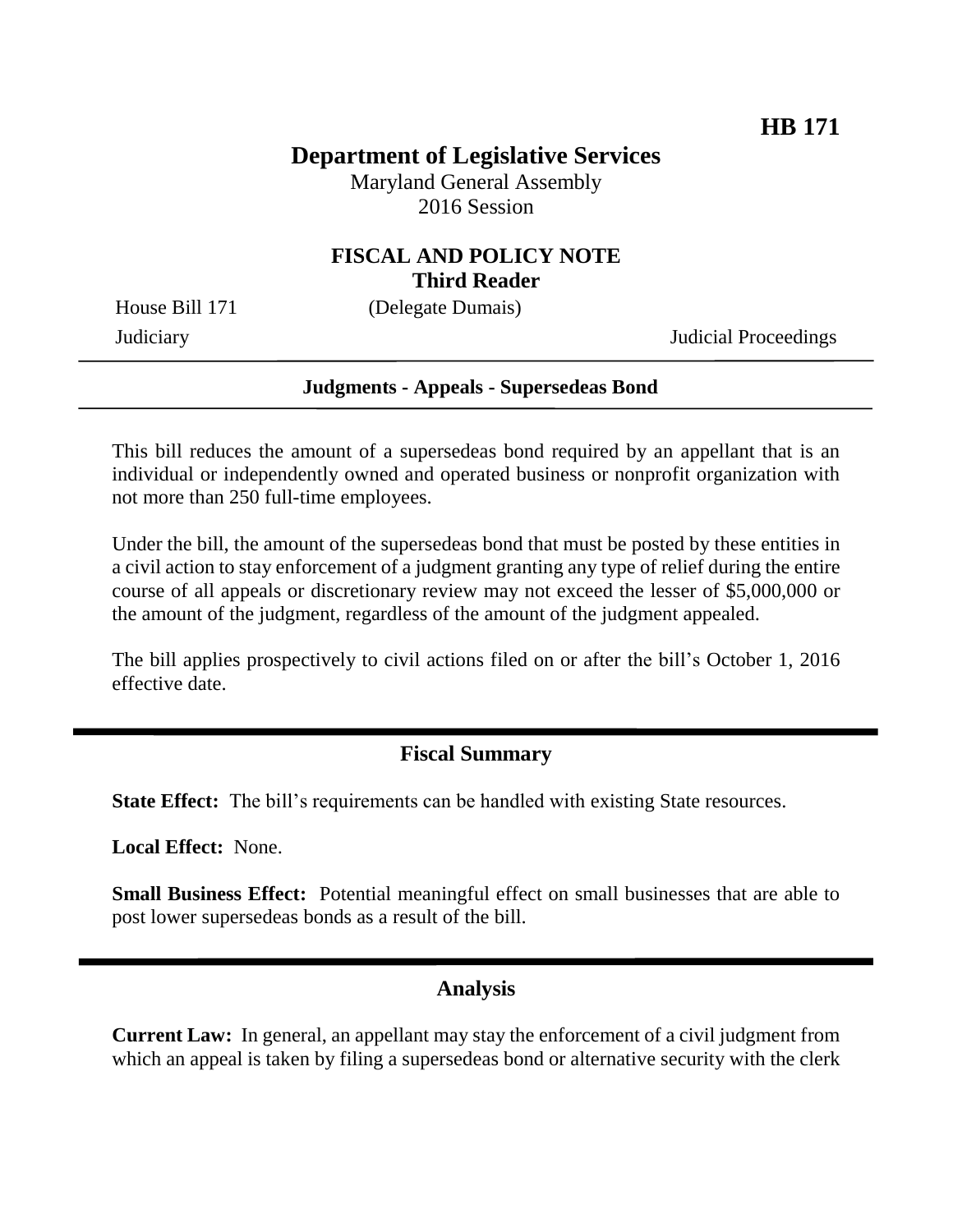of the court. The bond or security may be filed at any time before satisfaction of the judgment, but the enforcement is stayed from the time the security is filed.

Supersedeas bonds are typically filed with and approved by the clerk of the court and must contain a surety, unless otherwise expressly provided. If a clerk refuses to approve a bond, or an adverse party objects in writing to the bond, the court may approve the bond after notice and a hearing, if necessary. Under Rule 1-402(d), a court may require an increase or decrease in the face amount of a bond for good cause shown. This rule reserves to the trial court the discretion to increase or decrease the face amount of the bond in an extraordinary case. *O'Donnell v. McGann*, 310 Md. 342 (1987).

However, pursuant to Section 12-301.1 of the Courts and Judicial Proceedings Article (Chapter 225 of 2015), in a civil action filed on or after October 1, 2015, the amount of a supersedeas bond that must be posted in a civil action to stay enforcement of a judgment granting any type of relief during the entire course of all appeals or discretionary reviews may not exceed the lesser of \$100,000,000 or the amount of the judgment for each appellant, regardless of the amount of the judgment appealed. These limits on the amount of a supersedeas bond apply notwithstanding any other law or court rule, except for situations involving dissipation or diversion of assets, as described below.

In a civil action, a party seeking a stay of execution of a judgment of any amount pending review may file a motion to reduce the amount of a supersedeas bond required to obtain the stay. Upon this motion or on its own motion, a court may reduce the amount of the supersedeas bond or may set other conditions to obtain the stay, with or without a bond, in the interest of justice or for good cause shown. If an appellant posts a supersedeas bond in an amount that is less than the amount that would be required under Maryland Rule 8-423(b), the appellee may engage in discovery for the limited purpose of determining whether the appellant dissipated or diverted assets outside the course of its ordinary business or is in the process of doing so. The circuit court must retain jurisdiction over the action for the limited purpose of ruling on motions relating to this discovery and to make determinations regarding the dissipation or diversion of assets.

If a court determines that an appellant dissipated or diverted assets outside the course of its ordinary business or is in the process of doing so, the court may (1) enter orders necessary to protect the appellee; (2) require the appellant to post a bond in an amount not to exceed the full amount that would be required under Maryland Rule 8-423(b); and (3) impose other remedies and sanctions that the court considers appropriate.

Under Maryland Rule 8-423(b), subject to Section 12-301.1 of the Courts and Judicial Proceedings Article, the amount of a bond for a judgment of money not otherwise secured must be the amount that will cover the whole amount of the unsatisfied portion of the money judgment, plus interest and costs. However, the court may reduce the amount of

HB 171/ Page 2